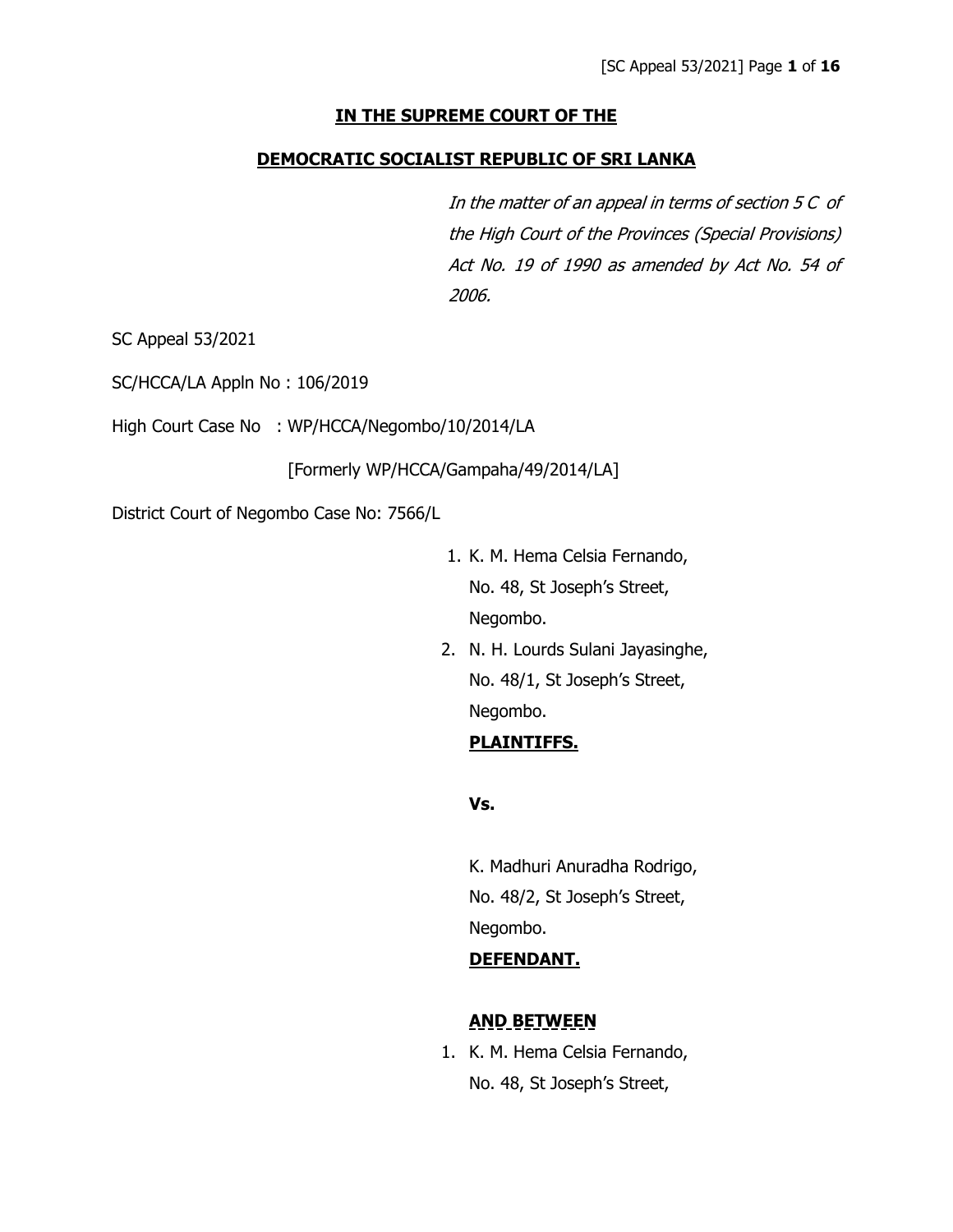Negombo.

2. N. H. Lourds Sulani Jayasinghe, No. 48/1, St Joseph's Street, Negombo.

# **PLAINTIFF - APPELLANTS.**

#### **Vs.**

K. Madhuri Anuradha Rodrigo, No. 48/2, St Joseph's Street, Negombo.

## **DEFENDANT - RESPONDENT.**

# **AND NOW BETWEEN**

K. Madhuri Anuradha Rodrigo, No. 48/2, St Joseph's Street, Negombo.

# **DEFENDANT - RESPONDENT - APPELLANT.**

## **Vs.**

- 1. K. M. Hema Celsia Fernando, No. 48, St Joseph's Street, Negombo.
- 2. N. H. Lourds Sulani Jayasinghe, No. 48/1, St Joseph's Street, Negombo.

#### **PLAINTIFF - APPELLANT - RESPONDENTS.**

#### Before: **P. PADMAN SURASENA J**

#### **ACHALA WENGAPPULI J**

#### **MAHINDA SAMAYAWARDHENA J**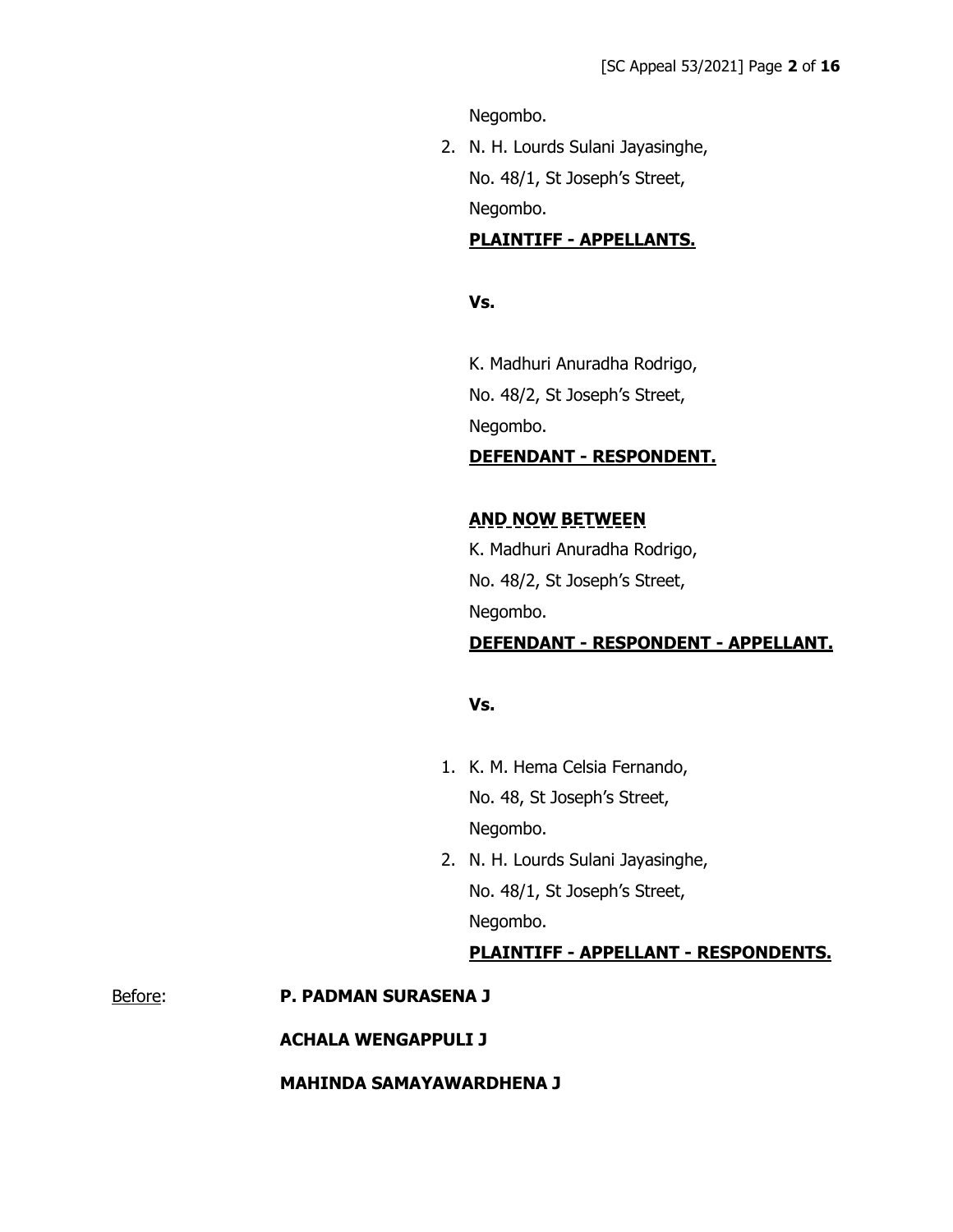Counsel: Aravinda Athurupana for the Defendant-Respondent-Appellant. Sudarshani Cooray for the Plaintiff-Appellant-Respondents.

Argued on: 04 - 08 - 2021

Decided on: 16 - 11 -2021

#### **P. Padman Surasena J**

The Plaintiff - Appellant - Respondents (hereinafter referred to as the Plaintiffs) filed the plaint dated 17-04-2012 in the District Court of Negombo praying inter alia for a declaration that the Defendant-Respondent-Appellant (hereinafter referred to as the Defendant) is not entitled to use as a right of way, Lot 5 and Lot 4 depicted in Plan No. 1177 dated 13-04-1982, prepared by R. I. Fernando Licensed Surveyor (hereinafter referred to as the Plan No. 1177). The said Lots are more fully described respectively in the  $5<sup>th</sup>$  and  $6<sup>th</sup>$  schedules to the plaint. According to the Plan No. 1177, the said Lots 5 and 4 jointly make a roadway to gives access to Lots 2 and 3 depicted in the same Plan, from St. Joseph's Street.

The  $1<sup>st</sup>$  Plaintiff occupies Lot 1; the  $2<sup>nd</sup>$  Plaintiff occupies Lot 2; and the Defendant occupies Lot 3 depicted in the said Plan. The said plan is a partition plan (surveyed and partitioned on 13-04- 1982) prepared to partition then existed larger land called Beligahawatta amongst the three coowners (siblings) at that time. The said three co-owners were firstly, Kurukulasuriya Maria Hema Celsia Fernando (the 1<sup>st</sup> Plaintiff), secondly, Kurukulasuriya Philip Antony Roshan Fernando and thirdly, Kurukulasuriya Micheal Joseph Rohan Fernando. The said three co-owners are the children of Kurukulasuriya Micheal Fester Fernando (father) and Kurukulasuriya Mary Melverin Florence Fernando (mother) who had owned the said larger land by virtue of deed No. 5121 attested on 02-05-1956 by P.D.F.de Croos Notary Public.

After the partition plan No. 1177 was prepared, the three co-owners executed the Deed of Partition bearing No. 404 dated19-02-1983, attested by M John Andrew Fabian Tissera Notary Public. According to the plaint, by virtue of the said Deed of Partition No. 404, the  $1<sup>st</sup>$  Plaintiff became the owner of Lot 1; Kurukulasuriya Philip Antony Roshan Fernando became the owner of Lot No. 2; and Kurukulasuriya Micheal Joseph Rohan Fernando became the owner of Lot No. 3.

Thereafter, Kurukulasuriya Philip Antony Roshan Fernando by virtue of deed No, 42 attested on 16-08-1994 by G. A. L. Palitha Dammika Silva Notary Public, transferred Lot 2, to the  $1<sup>st</sup>$  Plaintiff.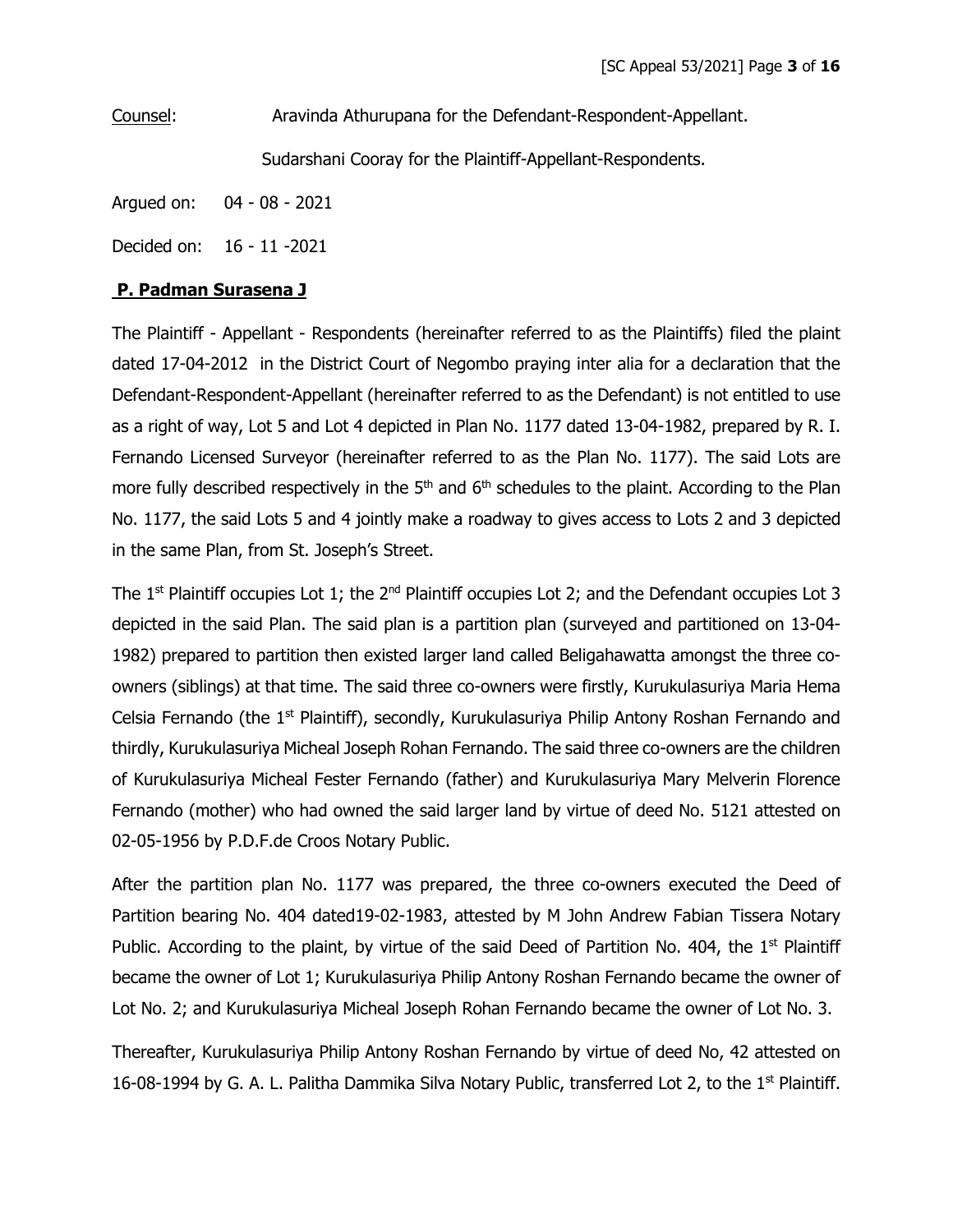Thereafter the  $1<sup>st</sup>$  Plaintiff transferred the said Lot 2, to her daughter (the  $2<sup>nd</sup>$  Plaintiff) by deed No. 2875 attested on 17-05-2005 by7 M. J. Basil A Tissera Notary Public.

Kurukulasuriya Micheal Joseph Rohan Fernando Transferred Lot 3 to Kaluarachchige Ignatious Loyola Rodrigo and Wimalawathie Sangaraja by deed No. 1699 attested on 23-03-1993 by M. J. Basil A Tissera Notary Public. Thereafter, said Kaluarachchige Ignatious Loyola Rodrigo transferred his interest in Lot No. 3 to Wimalawathie Sangaraja by deed No. 1919 attested on 06- 12-1994 by M.J. Basil A Tissera Notary Public which made said Wimalawathie Sangaraja the sole owner of said Lot 3. Thereafter, said Wimalawathie Sangaraja transferred Lot 3 to the Defendant by virtue of deed No. 87279 attested on 18-01-2007 by Jayasekara Abeyruwan Notary Public making the Defendant the present owner of Lot 3.<sup>1</sup>

The said sub division was done in such a way that only the Lot 1 would have a road frontage from St. Joseph's Street, and the remaining two blocks (Lots 2 and 3) would get access from St. Joseph's Street through Lot 5 and Lot 4 reserved as a road way in the Plan No. 1177 at the time of the said sub division. Thus, when coming from St. Joseph's Street, the first block of land one would meet, would be Lot 1; the second block would be Lot 2; and the last block would be Lot 3. The Defendant is the person who at the moment occupies the last block i.e., Lot 3. The above facts make it clear that both the Plaintiffs and the Defendant derive their respective titles from one and the same source.

While the case was pending in the District Court, the Plaintiffs filed the Petition dated 25-07-2013 supported by an affidavit,<sup>2</sup> praying for an enjoining order in the first instance and an interim injunction, to prevent the Defendant or her agents or servants from using or obstructing the aforesaid roadway. The Plaintiffs in their Petition have prayed inter alia;

- a) for an enjoining order in the first place, preventing the Defendant from using the land strip Lot 4 depicted in Plan No. 1177 as a right of way; preventing the Defendant from bringing any vehicle on to the said land strip; preventing the Defendant from placing or storing any other object on the said land strip;
- b) for an interim injunction thereafter, preventing the Defendant from using the land strip Lot 4 depicted in Plan No. 1177 as a right of way; preventing the Defendant from

 $<sup>1</sup>$  As has been pointed out by the learned District Judge at page 3 of his order, there appear to be some</sup> confusion in mentioning the Lot No.'s in the plaint.

 $2$  The date of swearing the affidavit has not been inserted (only the month & the year has been inserted).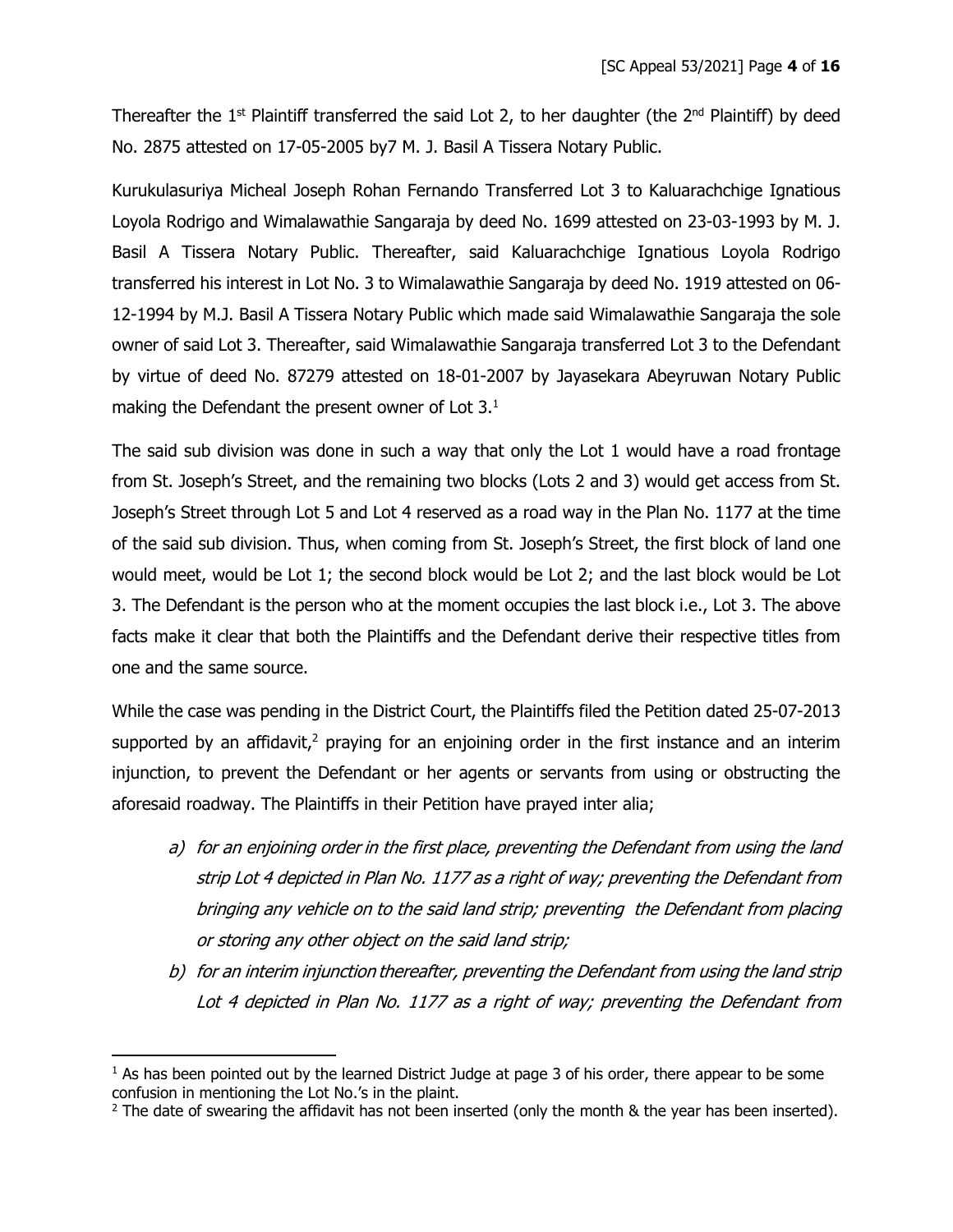bringing any vehicle on to the said land strip; preventing the Defendant from placing or storing any other object on the said land strip;

Strangely, the Plaintiffs for the reasons best known to them, had not sought/prayed to restrain the Defendant from using Lot 5 as a road. The learned District Judge having granted the enjoining order as prayed for, subsequently by his order dated 19-09-2014 refused to grant the interim order, and proceeded to dissolve the enjoining order subject to a cost of Rs. 17,500.

On an appeal, the Provincial High Court by its judgment dated 08-02-2019, had set aside the order of the learned District Judge and directed that the interim injunction be issued; hence the Defendant has preferred this appeal.

Upon the Appellant supporting the application for leave to appeal relevant to this appeal, this Court by its order dated 16-03-2021, had granted leave to appeal on three questions of law,<sup>3</sup> which are to the following effect;

- a. whether the High Court has failed to appreciate that the order made by the District court refusing to grant interim injunction had been made upon a detailed analysis of the principles of law and the matters adduced in respect of establishing a prima facie fair chance of winning the action, the balance of convenience, and the equitable considerations;
- b. whether the High Court had come to its conclusions without any evaluation, analysis or examination of the findings of the District court and without making its determination as to those findings of the District court;
- c. whether the High Court has failed to appreciate that there was no peril of any damage being caused to the roofs of the buildings of the Plaintiffs by the mere user of the said access path by the Defendant.

At the outset, I must mention that I find it difficult to follow and understand any rationale in the judgment of the learned High Court Judge. I also have to say that no lawful reason for setting aside the learned District Judge's order, is discernible from the judgment of the learned High Court Judge. However, if at all there is some reason, that must be found in the following two paragraphs because only those two paragraphs, have indicated something resembling such a reason.

<sup>&</sup>lt;sup>3</sup> Questions of law set out in paragraph 12 (ii), (iii), (iv) of the petition dated 21-03-2019.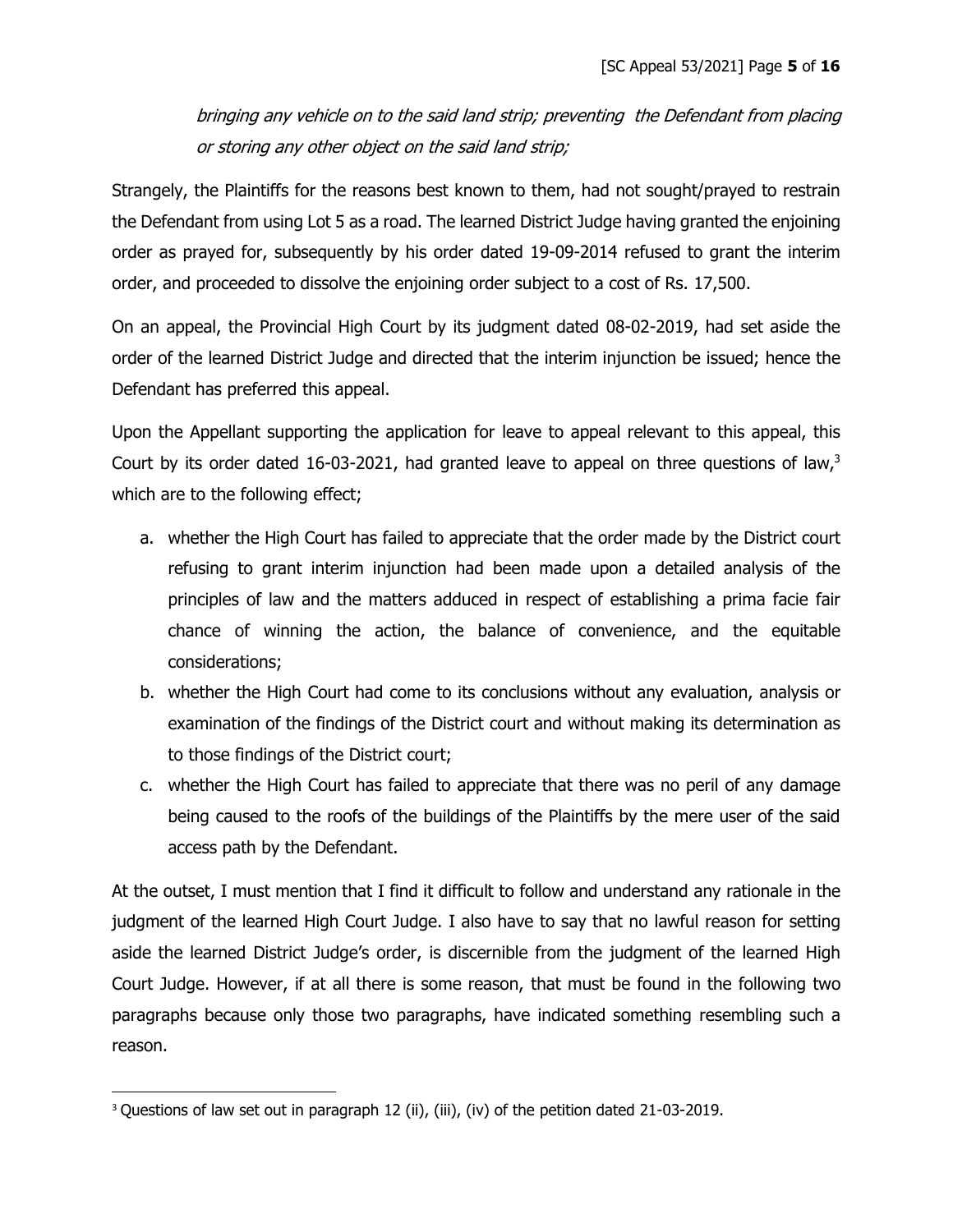"In this case, even if Lots No. 4 and 5 are not permitted for the Defendant to use, it does not prejudice her as she has another road. This entire case is to determine whether Defendants have the right for Lots No. 4 and 5 that will be the final decision of the case. Therefore, that will be a part of the final decision. Until then, if Lots No. 4 and 5 are permitted to be used by the Defendant, there will be an irreparable loss to the Plaintiff because they are already getting a final remedy.

According to the Plaint, it might damage to the roofs of buildings of the Plaintiffs. Therefore, it is best to maintain the status quo of granting a permanent injunction until the final determination of the case."

Although the Plaintiffs had only sought in their petition nothing more than an interim injunction, the learned Provincial High Court Judge (according to the second paragraph above), had granted a permanent injunction. However, in view of the qualification "*until the final determination of the* case" inserted soon thereafter, I would think that it is an interim injunction and hence would not proceed any further to discuss about that lapse in the Provincial High Court's judgment. Nevertheless, suffice it to say that the above lapse taken along with the illogical reasoning would still indicate the diligence with which the learned Provincial High Court Judge had dealt with this case.

The above two paragraphs of the judgment of the Provincial High Court indicates the followings as reasons.

- i. 'Preventing the Defendant from using Lots No. 4 and 5 does not prejudice her as she has another road';
- ii. 'Determination whether the Defendant has the right for Lots No. 4 and 5 will be the final decision of the case';
- iii. 'If Lots No. 4 and 5 are permitted to be used by the Defendant, there will be an irreparable loss to the Plaintiff because they are already getting a final remedy';
- iv. 'According to the Plaint, it might damage the roofs of buildings of the Plaintiffs'.

In the course of the argument, the learned counsel for the Defendant complained to this Court that the Plaintiffs had never complained to the District Court in their pleadings that there is a danger of damaging the roofs of the buildings of the Plaintiffs by the Defendant's use of the disputed roadway. Upon the aforesaid complaint, this Court requested the learned counsel for the Plaintiffs to point out any averment to that effect, in the pleadings of the Plaintiffs. However,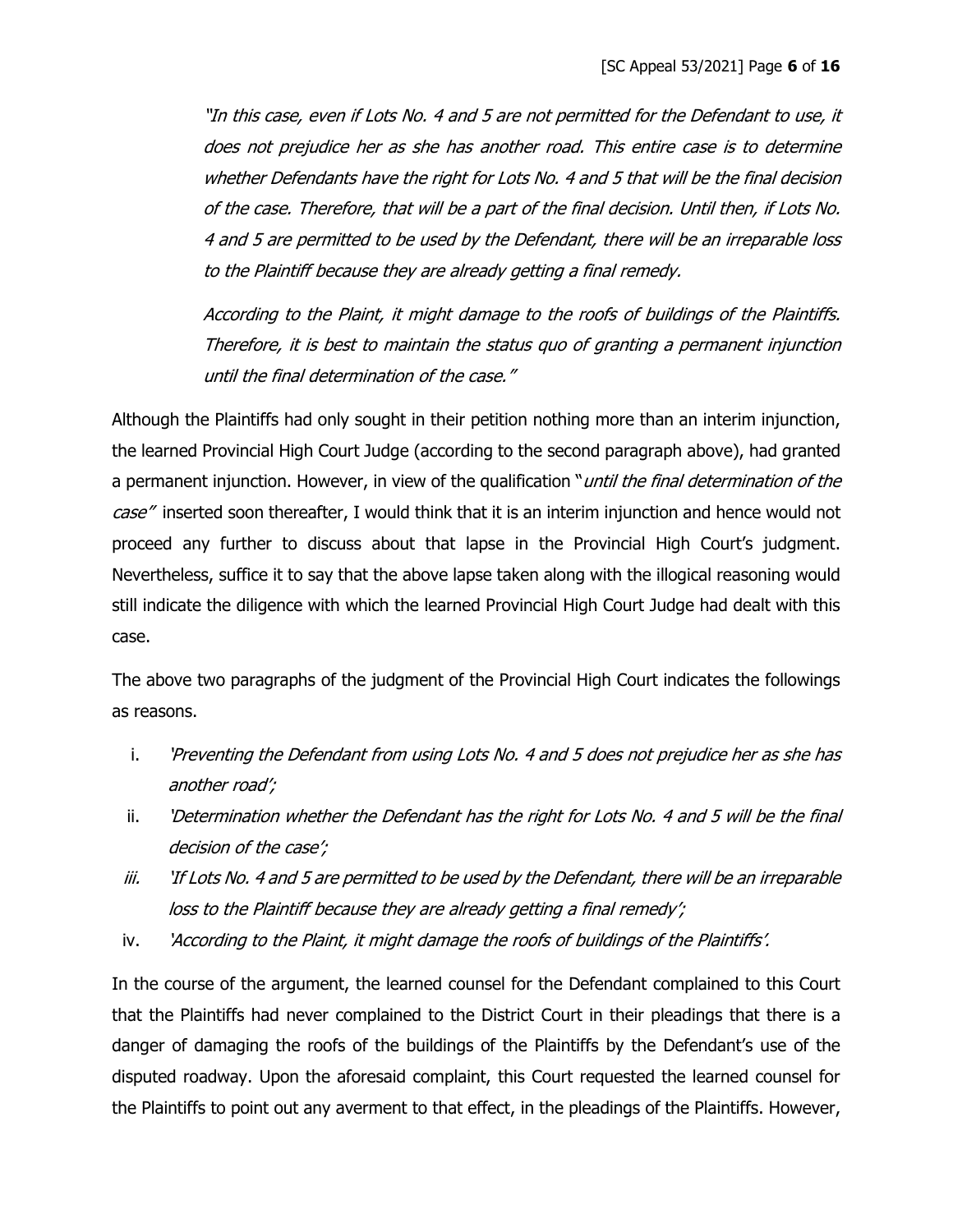the learned counsel for the Plaintiffs was unable to point out any such averment in the affidavit filed by the Plaintiffs along with the application for the interim injunction. Thus, the assertion by the learned High Court Judge that the usage of the disputed roadway by the Defendant, would damage the roofs of the buildings of the Plaintiffs, is not supported by any evidence and hence is a perverse conclusion. It is not a part of the case advanced by the Plaintiffs as no such averment is found in the Petition which prayed for the interim injunction. Thus, I see no factual or legal basis for the fourth reason mentioned above.

Neither party had moved Court at this stage to finally determine whether the Defendant has a right for Lots No. 4 and 5. Indeed neither the learned District Judge nor the learned High Court Judge has even attempted to decide that. Thus, the second reason given by the learned High Court Judge is a nonexistent reason.

As regards the first reason above, the learned High Court Judge appears to have been satisfied with the making of such a bare statement without any reference to any fact or any evidence as against the evaluation of the evidence adduced in the inquiry by the learned District Judge which has been set out in the District Court order. Thus, the assertion that the 'prevention of the use of Lots No.4 and 5 does not prejudice the Defendant as she has another road', is a misconception by the learned High Court Judge, which is not supported by evidence.

The third reason above, is a possibility of causing an irreparable loss to the Plaintiff. However, no one is able to ascertain what that irreparable loss would be, or how such a loss could be caused to the Plaintiffs, by the mere user of the disputed roadway by the Defendant.

The above observations would be sufficient for me to re-affirm my already mentioned view that there are no lawful reasons for setting aside the learned District Judge's order, discernible from the judgment of the learned High Court Judge. In my view that is sufficient to set aside the judgment of the Provincial High Court. However, I am mindful that the correctness of the refusal of the interim injunction by the learned District Judge would be another important consideration that should be addressed.

Before I proceed to consider the learned District Judge's order, let me glance through the law relating to Injunctions, focusing in particular on Interim Injunctions. Interim injunction is an equitable remedy and is not available as of right, such injunction will be granted at the discretion of the court. The effect and the purpose of such injunction is to preserve the status quo of the subject matter of the action until the final judgment is delivered. The Civil Procedure Code has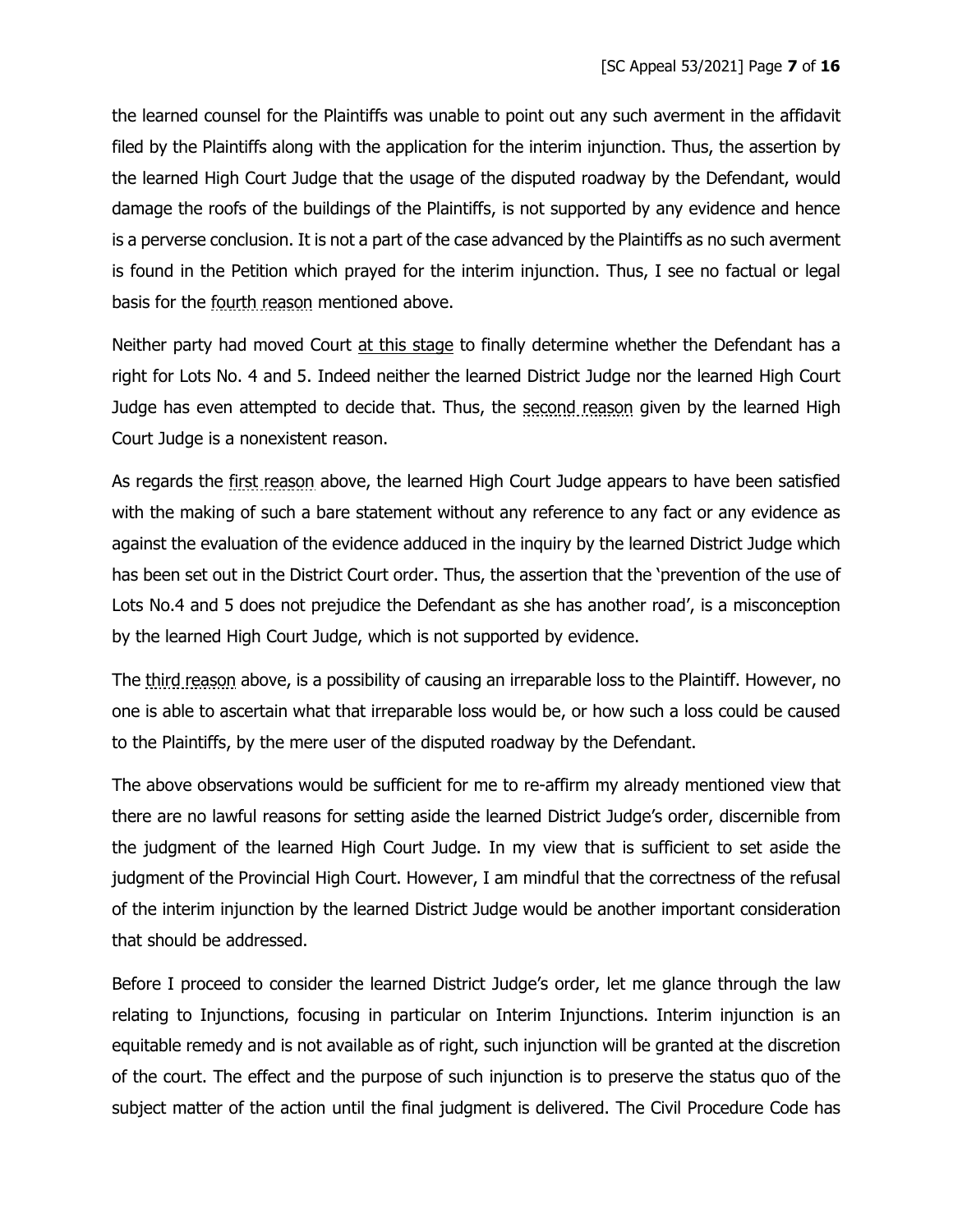dedicated its Chapter XLVIII for the procedure relating to applications for injunctions. Section 662 is the first section in that Chapter which is as follows.

> 662. Every application for an injunction for any of the purposes mentioned in section 54 of the Judicature Act, except in cases where an injunction is prayed for in a plaint in any action, shall be by petition, and shall be accompanied by an affidavit of the applicant or some other person having knowledge of the facts, containing a statement of the facts on which the application is based.

Section 662 is followed by few other sections in that Chapter and they form the procedure to be followed when an application for an injunction (for any of the purposes mentioned in section 54 of the Judicature Act), is made. As has been clearly stated in section 662, the 'purposes' for which such injunction may be obtained are set out in section 54 of the Judicature Act. The corollary of the above is that a Court can only grant such an injunction for the purposes set out in section 54 of the Judicature Act. This means that it is this section which vests Courts with jurisdiction to grant such injunctions.

In the case of Alubhay Vs Mohideen,<sup>4</sup> a case relating to an issuance of an interim injunction, De Sampayo J stated that it was section 87 of the Courts Ordinance No. 1 of 1889 which creates the jurisdiction of the Court to grant injunctions, and one must look to the Civil Procedure Code for the relevant procedure. Looking back at the recent legal history of the country, one could observe that the Courts Ordinance No. 1 of 1889 was replaced by the Administration of Justice Law No. 44 of 1973,<sup>5</sup> and the latter was in turn replaced by the Judicature Act No. 2 of 1978. This is why in Felix Dias Bandaranayake Vs. State Film Corporation and another,<sup>6</sup> Justice Soza stated that 'generally speaking section 54 of the Judicature Act No. 2 of 1978 is the jurisdictional section while sections 662, 664 and 666 of the Civil Procedure Code set out the procedure' for granting of injunctions. This concept has been long followed by our Courts. Thus, section 54 of the Judicature Act states the substantive law relating to injunctions in the following manner.

# Section 54:

(1) Where in any action instituted in a High Court, District Court or a Small Claims Court, it appears-

<sup>4</sup> 18 NLR 486.

<sup>&</sup>lt;sup>5</sup> Jurisdiction to grant interim injunctions was in section 42 therein.

<sup>6</sup> 1981 (2) Sri L. R. 287 at page 292.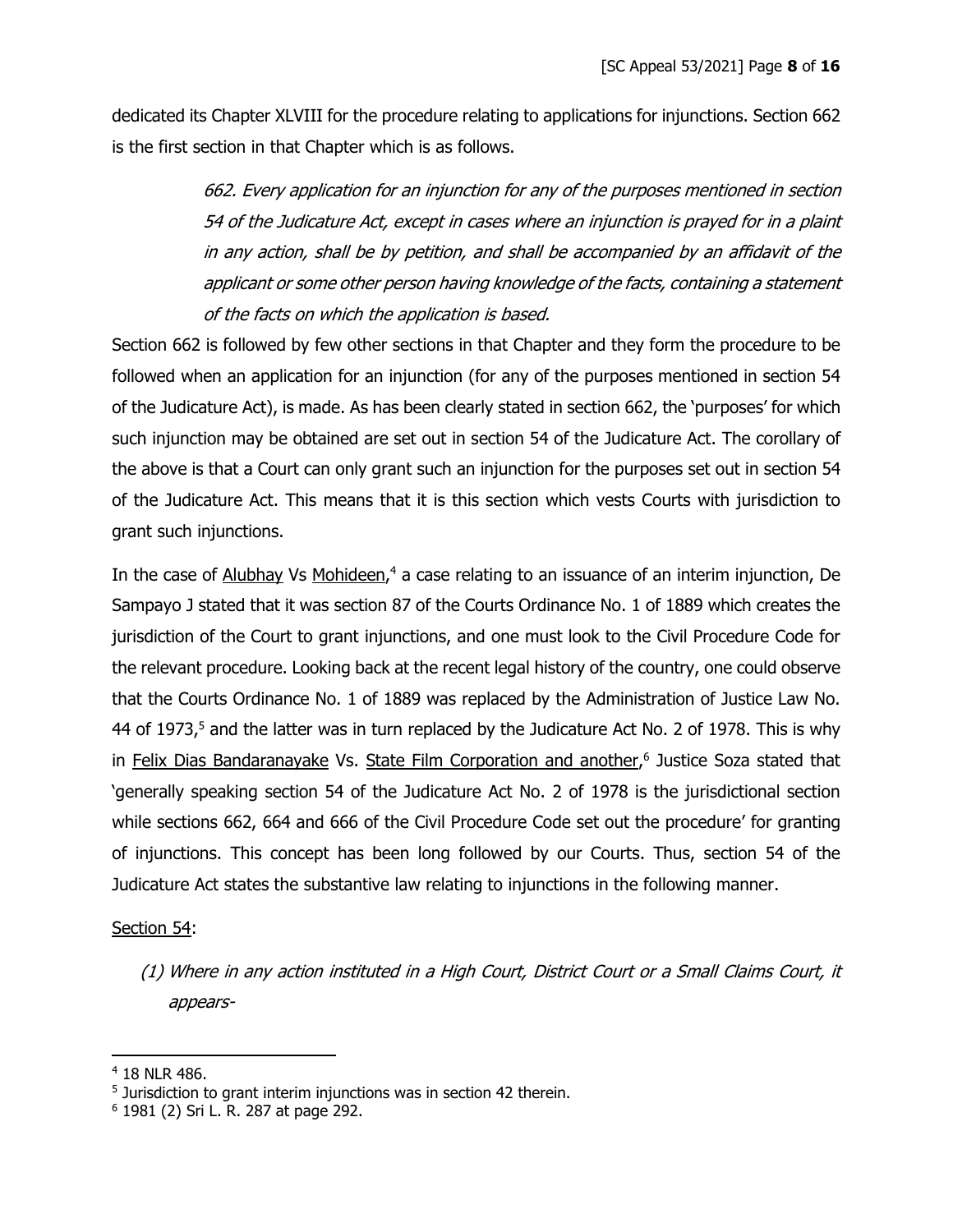(a) from the plaint that the plaintiff demands and is entitled to a judgment against the defendant, restraining the commission or continuance of an act or nuisance, the commission or continuance of which would produce injury to the plaintiff; or (b) that the defendant during the pendency of the action is doing or committing or procuring or suffering to be done or committed, or threatens or is about to do or procure or suffer to be done or committed, an act or nuisance in violation of the plaintiffs rights in respect of the subject matter of the action and tending to render the judgment ineffectual, or

(c) that the defendant during the pendency of the action threatens or is about to remove or dispose of his property with intent to defraud the plaintiff,

the Court may, on its appearing by the affidavit of the plaintiff or any other person that sufficient grounds exist therefor, grant an injunction restraining any such defendant from-

(i) committing or continuing any such act or nuisance;

(ii) doing or committing any such act or nuisance;

(iii) removing or disposing of such property.

- (2) For the purposes of this section, any defendant who shall have by his answer set up any claim in reconvention and shall thereupon demand an affirmative judgment against the plaintiff shall be deemed a plaintiff, and shall have the same right to an injunction as he would have in an action brought by him against the plaintiff for the cause of action stated in the claim in reconvention, and the plaintiff shall be deemed the defendant and the claim in reconvention the plaint.
- (3) Such injunctions may be granted at any time after the commencement of the action and before final judgment after notice to the defendant, where the object of granting an injunction will be defeated by delay, the court may enjoin the defendant until the hearing and decision of the application for an injunction but for periods not exceeding fourteen days at a time.

The above section shows that a court may grant an injunction for one or more of the purposes set out in section 54 (1) under three limbs namely (a), (b), (c). While the aforesaid three limbs  $[(a), (b), (c)]$  set out the purposes for which injunctions may be granted, limbs  $(i)$ ,  $(ii)$  and  $(iii)$ appearing at the end of section 54 (1), set out what a Court can restrain by the issuance of an injunction. It is not accidentally that the same wordings found in the aforesaid three limbs [(a),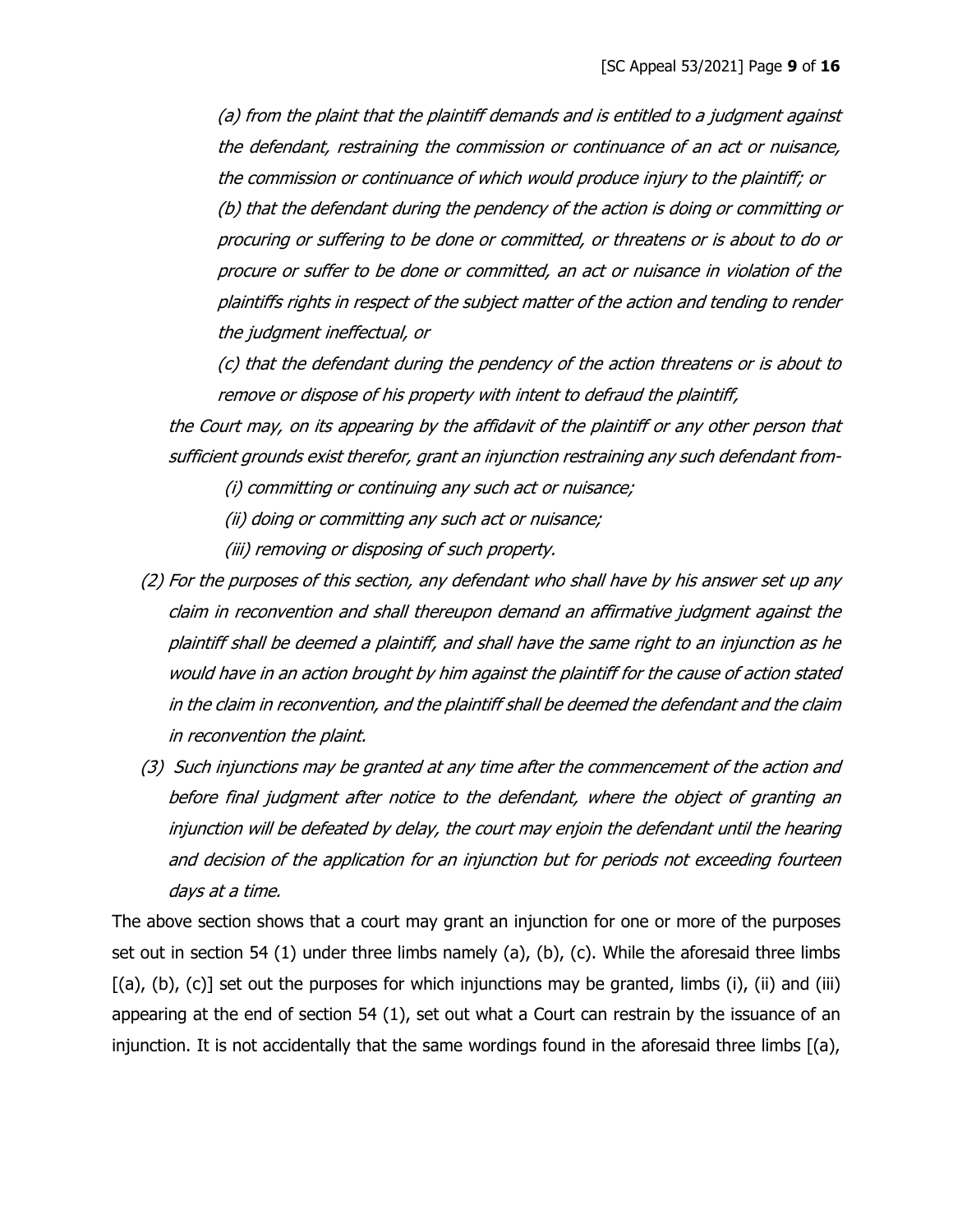(b), (c)] have been incorporated in verbatim, in limbs (i), (ii) and (iii) appearing at the end of that section. This is why Justice Soza stated the following, in Felix Dias Bandaranayake case,<sup>7</sup>

"It is necessary first of all to have a clear picture of the legal principles that are applicable to the question before us. The jurisdictional provisions have already been noted. This is an action instituted in the District Court and the application for an interim injunction was made at the time the plaint was filed. So section 54(1) (a) and (i) of the Judicature Act No. 2 of 1978 and sections 662 and 664 of the Civil Procedure Code apply. If it appears from the plaint that the plaintiff demands and is entitled to a judgment against the defendants, restraining the commission of an act or nuisance, which would produce injury to him the Court may, on its appearing by the affidavit of the plaintiff or any other person (and that would include the defendants as I have already pointed out) that sufficient grounds exist therefor, grant an interim injunction restraining the defendants from committing any such act or nuisance. The plaintiff must therefore have a clear legal right which is being infringed or about to be infringed. ..."

The law, namely section 662 of the Civil Procedure Code as well as section 54 of the Judicature Act, make a clear distinction between an instance where an injunction has been prayed for in the plaint itself, and an instance where an injunction is sought in a petition filed subsequent to filing of the plaint. This is evident from the phrase "*Every application for an injunction for any of the* purposes mentioned in section 54 of the Judicature Act, except in cases where an injunction is prayed for in a plaint in any action, shall be by petition..." in section 662 of the Civil Procedure Code and the following phrase in section 54 of the Judicature Act;

- (1) Where in any action instituted in a High Court, District Court or a Small Claims Court, **it appears-**
	- (a) **from the plaint** that the plaintiff demands and is entitled to a judgment against the defendant,.... (Emphasis is mine)

Thus, section 54(1)(a) applies to an instance where an injunction has been prayed for in the plaint itself. What an injunction issued in such a situation can restrain, is what has been stated in (i) appearing at the end of that section.

As the injunction in the instant case, was sought at a later stage after filing the plaint, it would be section 54(1)(b) and/or 54(1)(c) of the Judicature Act which would apply. This is also

<sup>7</sup> Supra at page 301.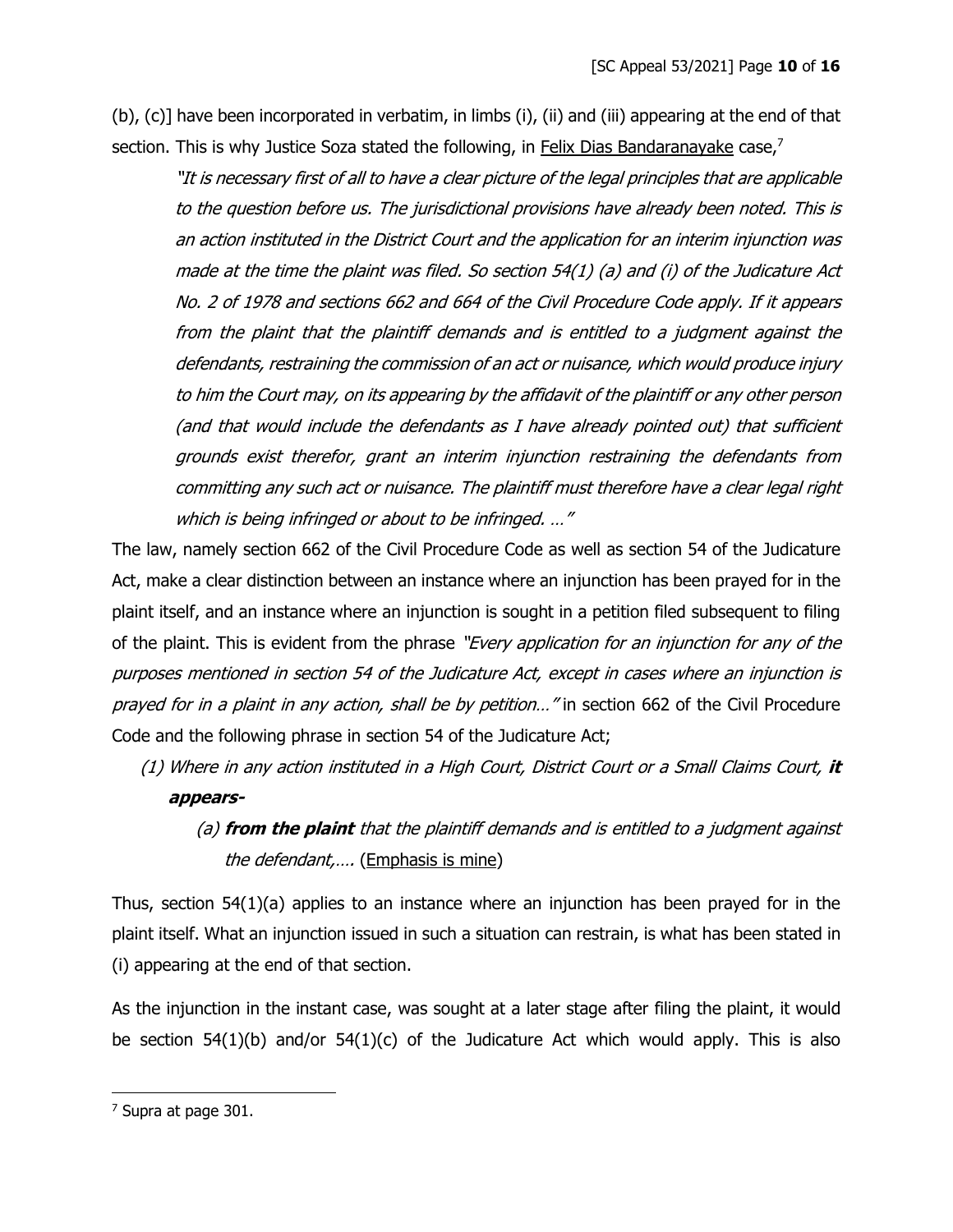confirmed by the fact that both those limbs have the phrase 'during the pendency of the action' which denotes that both the 'act or nuisance' referred to in section  $54(1)(b)$  and the 'removal or disposal of the defendant's property' referred to in section 54(1)(c) are situations which must have arisen during the pendency of the action.

The wording in limb  $54(1)(c)$  namely "*threatens or is about to*" clearly indicates that section 54  $(1)(c)$  caters to actions which the defendant intends taking in future. Further, section 54 $(1)(c)$ refers to a situation where the defendant 'threatens or is about to remove or dispose of his property with intent to defraud the plaintiff'. While the Plaintiffs in the instant case have not complained of anything of that sort happening, the requirement "with intent to defraud the plaintiff" is also absent in this case. The Plaintiffs have sought an injunction to restrain the Defendant from using the disputed roadway and that would not be an instance falling under section 54(1)(c) of the Judicature Act. Therefore, that limb has no application to the instant case. Thus, what needs to be considered is whether the Plaintiffs in the instant case have sought an injunction for a purpose which falls under section  $54(1)(b)$  of the Judicature Act.

In relation to the above, the relevant catch phrase in section  $54(1)(b)$  would be 'an act or nuisance in violation of the Plaintiff's rights in respect of the subject matter of the action and tending to render the judgment ineffectual'. As per this section, a plaintiff must satisfy two requirements; firstly, an occurrence of 'an act or nuisance in violation of the Plaintiff's rights in respect of the subject matter of the action'; and secondly the occurrence of the said act or nuisance would 'tend to render the judgment ineffectual'.

Although section 54 of the Judicature Act has given a wide discretion to courts to issue injunctions whenever it is just to do so, over the years our courts have developed three primary grounds or parameters or guidelines to guide themselves when deciding the question whether it should proceed to grant an interim injunction against a defendant. Those grounds could be summarized in to a brief form to read as follows.

- 1) Has the applicant made out a strong prima facie case?
- 2) Whether the balance of convenience is in his favour?
- 3) Do equitable considerations favour the grant of an injunction?

Let me pause there for a moment and turn back again to the case of Felix Dias Bandaranayake Vs. State Film Corporation and another.<sup>8</sup> His Lordship Soza J in that case, has laid down the steps

<sup>8</sup> Supra at page 302.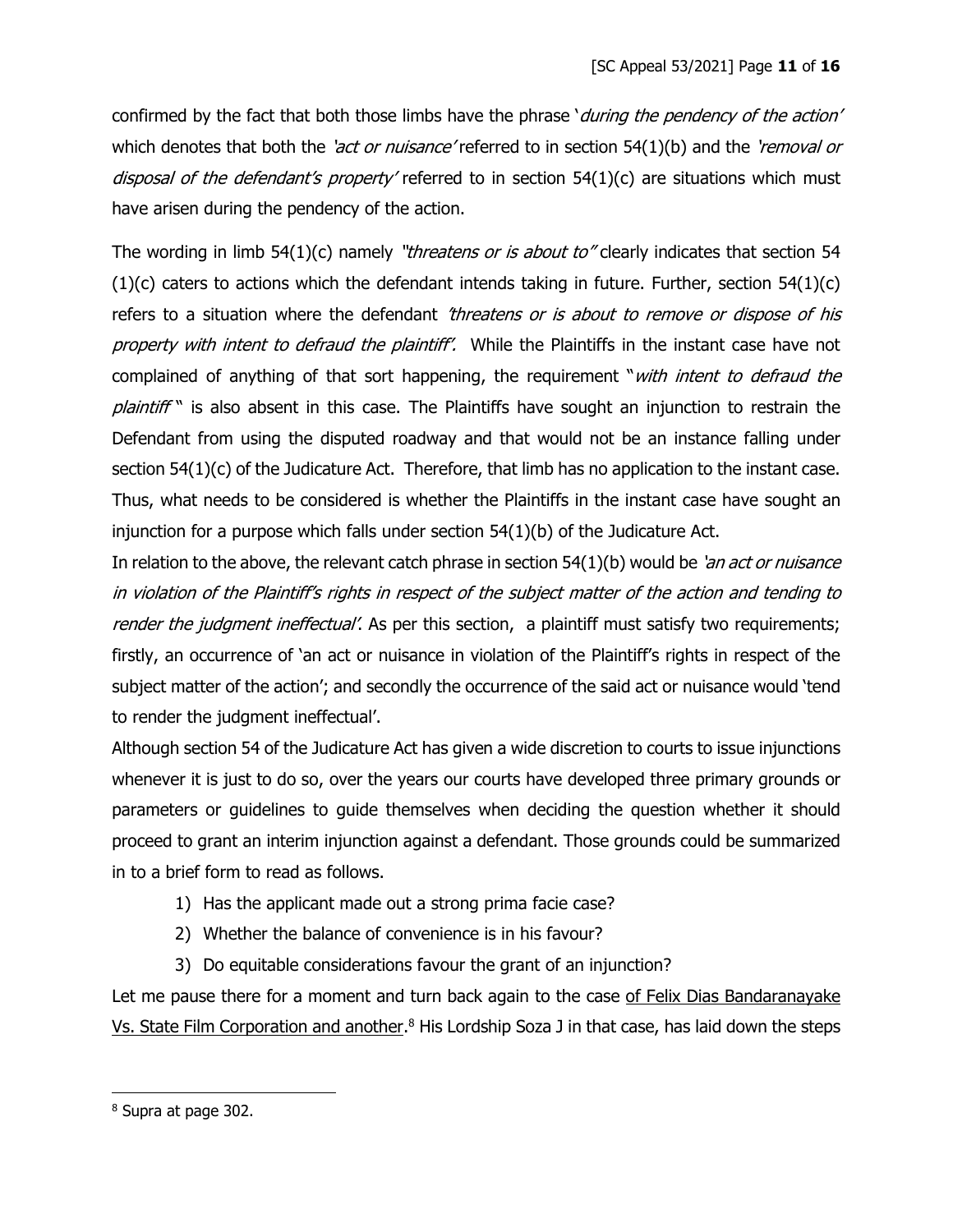the Court should follow in a chronological order. As the first step His Lordship has stated in that case thus,

> "*In Sri Lanka we start off with a prima facie case. That is, the applicant for an interim injunction must show that there is a serious matter in relation to his legal rights, to be tried at the hearing and that he has a good chance of winning. It is not necessary that the plaintiff should be certain to win. It is sufficient if the probabilities are he will win. Where however the plaintiff has established a strong prima facie case that he has title to the legal right claimed by him but only an arguable case that the defendant has infringed it or is about to infringe it, the injunction should not be granted (Hubbard v Vosper*).<sup>9</sup>

His Lordship Justice Soza in the same case states the 2<sup>nd</sup> step to be followed when deciding whether to grant an interim injunction in the following manner.

> "*If a prima facie case has been made out, we go on and consider where the balance of convenience lies- Yakkaduwe Sri Pragnarama Thero v. The Minister of Education. <sup>10</sup> This is tested out by weighing the injury which the defendant will suffer if the injunction is granted and he should ultimately turn out to be the victor against the injury which the plaintiff will sustain if the injunction were refused and he should ultimately turn out to be the victor. The main factor here is the extent of the uncompensatable disadvantage or irreparable damage to either-party. As the object of issuing an interim injunction is to preserve the property in dispute in statu quo the injunction should not be refused if it will result in the plaintiff being cheated of his lawful rights or practically decide the case in the defendant's favour and thus make the plaintiff's eventual success in the suit if he achieves it a barren and worthless victory.- see Bannerjee (ibid) pp. 578, 579."* <sup>11</sup>

His Lordship Justice Soza in the same case has laid down a 3<sup>rd</sup> step also when deciding on the question of granting an interim injunction. It is in the following paragraph.

> "*Lastly as the injunction is an equitable relief granted in the discretion of the Court, the conduct and dealings of the parties (Ceylon Hotels Corporation v Jayatunga)<sup>12</sup> and the circumstances of the case are relevant. Has the applicant come into Court with clean*

<sup>&</sup>lt;sup>9</sup> [1972] 1 All E. R. 1023, 1029.

<sup>10</sup> (1969) 71 N L R 506, 511.

<sup>&</sup>lt;sup>11</sup> Supra at page 303.

<sup>12</sup> (1969) 74 N L R 443, 446.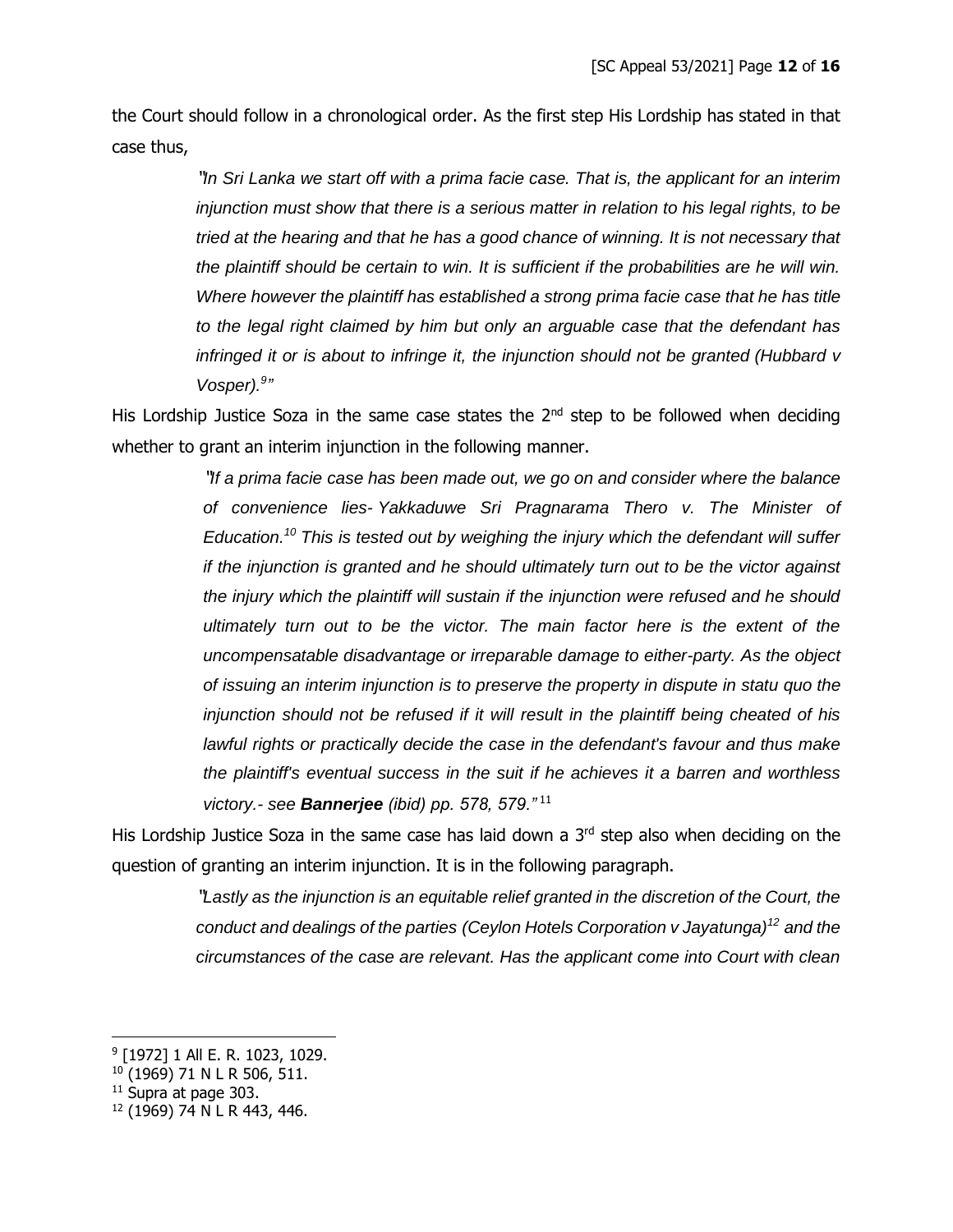*hands? - see Duchess of Argyll v Duke of Argyll.<sup>13</sup> Has his conduct been such as to constitute acquiescence in the violation of infringement of his rights as the Court of Appeal in England found in Monson v Tussauds Limited<sup>14</sup> or waiver of his rights to the injunction?"* <sup>15</sup>

In the case of Seelawathie Mallawa Vs. Millie Keerthiratne,<sup>16</sup> His Lordship Victor Perera J, too has adopted a similar view when he stated as follows.

> "The principles which the Court must take into account when deciding whether to grant an injunction or not have been formulated from time to time in decisions of our Courts and have sometimes been re-formulated on the basis of decisions of the English Courts. Generally the line of approach in exercising the Court's discretion whether to grant an interim injunction or not has been, first to look at the whole case before it. The primary consideration was the relative strength of the parties cases. The Court must have regard not only to the nature and strength of the plaintiff's claim and demand but also to the strength of the defence. It is when the Court has formed the opinion that the plaintiff had a strong prima facie case, that the Court had then to decide what was best to be done in the circumstances. ...... Initially the plaintiff therefore needs only to satisfy the Court that there is a serious matter to be tried at the hearing. …"

In the case of **D. S. Dissanayake Vs. Agricultural and Industrial Credit Corporation and others**,<sup>17</sup> His Lordship Justice H N G Fernando stated the same principle which can be seen in the following paragraph.

"The proper question for decision upon an application for an interim injunction is " whether there is a serious matter to be tried at the hearing " (Jinadasa v. Weerasinghe1[1 (1929) 31 N. L. R. 33.]). If it appears from the pleadings already filed that such a matter does exist, the further question is whether the circumstances are such that a decree which may ultimately be entered in favour of the party seeking the injunction would be nugatory or ineffective if the injunction is not issued."

<sup>13</sup> [1967] 1 Ch. 302, 331,332.

<sup>14</sup> [1894] 1 QB 671 (C.A.).

<sup>&</sup>lt;sup>15</sup> Supra at page 303.

<sup>16</sup> 1982 Sri L. R. 384 at 388 & 389.

<sup>17</sup> (1962) 64 NLR 283.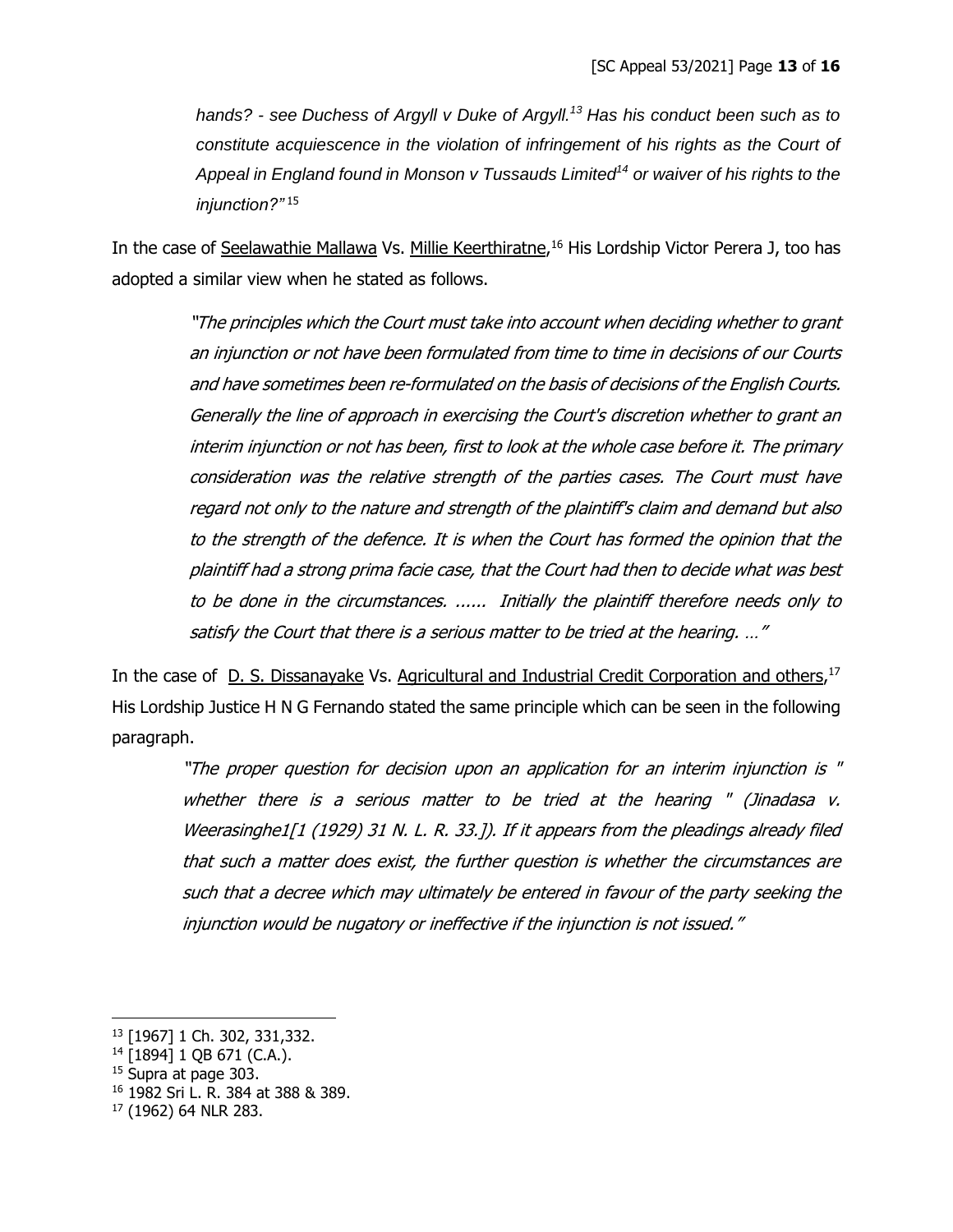In a more recent case, M N Kariyawasam Vs. N W Sujatha Janaki and two others,<sup>18</sup> Her Ladyship Justice Chandra Ekanayake too has endorsed the same views. Thus, our Courts have consistently adopted the above process in many cases.

Having stated as above, a brief account of the law pertaining to granting of injunctions, let me now consider whether the refusal of the interim injunction by the learned District Judge in the instant case, is justifiable.

Although the learned District Judge has given many reasons for the rejection of the interim injunction in his painstakingly written order, for the purpose of disposing this case it would suffice to observe the clear conclusion by the learned District Judge that the plaintiffs have failed to establish a prima facie case. In that regard, as the learned District Judge has stated in his order, the Plaintiffs are yet to obtain the title of the Lots No. 5 and 4 based on prescription. Hence the burden of proving undisturbed, uninterrupted possession adverse to the title of the Plaintiffs, over the said lots, under the laws governing prescription, is on the Plaintiffs. However, as pointed out by the learned District Judge, the Plaintiffs have failed to address some of the important elements of such proof. The Plaintiffs have failed to adduce any date or any time period during which they have commenced the required adverse possession.

I also cannot find fault with the conclusion of the learned District Judge to accept and act on the affidavits of the Grama Niladhari of the area, and the Postman who on a daily basis had used the relevant road, to access the house of the Defendant to execute his official duties. In addition to the above, the learned District Judge has given in his order, number of other reasons as well. I do not find any reason to disagree with them. However, I would not venture into an exercise of analyzing all those reasons as what I have mentioned above would be sufficient for me to agree with the learned District Judge that the plaintiffs have failed to establish a prima facie case which is sufficient for the disposal of this appeal.

Thus, in my view, the evidence adduced in the inquiry by both parties do not point to or do not justify a conclusion that the Plaintiffs have established a prima facie case. Therefore, the Plaintiff's case for an interim injunction clearly does not pass the first threshold of necessity to establish a prima facie case. Therefore, the consideration of the question of balance of convenience would really not arise. However, for the sake of completeness I would albeit briefly, mention few observations on that aspect as well.

<sup>18</sup> 2013 B A L R Vol. XX page 77.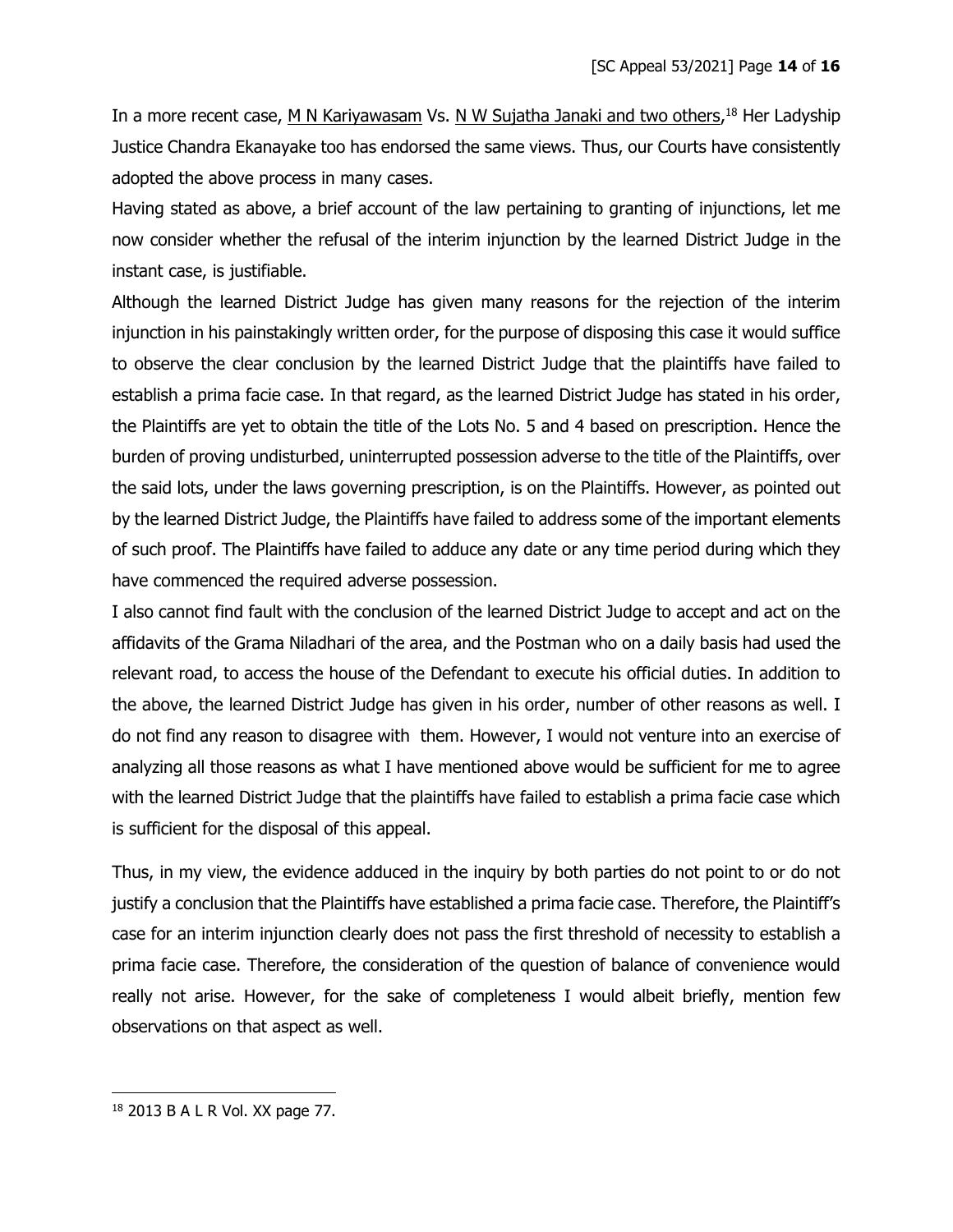As has been mentioned above, the Plaintiffs' claim for the Lots 4 and 5 are purely based on prescription. This is because the Defendant's title and the Plaintiffs' tittle both emanate from the same source and therefore the Plaintiffs do not challenge the deed of the Defendant. Roadway over Lots 4 and 5 is the roadway giving access the Defendant's Lot from St. Joseph's Street. It is the same roadway which gives access to the  $2<sup>nd</sup>$  Plaintiff's Lot according to the plan No. 1177. Thus, the balance of convenience by preventing just one party, namely the Defendant, from using the disputed roadway is definitely not in favour of the Plaintiffs. This is because both parties can continue to use the disputed roadway until a final determination is made by Court. I cannot see how a mere usage by one party, of a roadway which merely passes just two blocks of land (outside their boundaries) could cause an irreparable damage to the other parties. There is also no evidence to establish such a claim.

In any case, the usage by the Defendant, the disputed roadway, cannot be identified as an 'an act or nuisance, the commission or continuance of which would produce injury to the Plaintiff' which warrants granting an interim injunction under section 54(1)(a) of the Judicature Act. The said act cannot also be identified as 'an act or nuisance in violation of the Plaintiff's rights in respect of the subject matter of the action and tending to render the judgment ineffectual', which warrants granting an interim injunction under section 54(1)(b) of the Judicature Act.

As has been observed above, not granting the interim injunction against the Defendant would not anyway prejudice the rights of the plaintiffs. The plaintiffs would also not suffer an irreparable damage as a result of the Defendant's use of the disputed roadway. The learned District Judge has given extensive reasons for refusing to grant an interim injunction prayed for, by the Plaintiffs. I cannot see any basis to deviate from the conclusions arrived at by the learned District Judge. The underlying principle of granting temporary relief is to maintain the status-quo until the final determination of the suit. In those circumstances, I hold that the learned District Judge's decision to refuse to grant an interim injunction in the instant case is a well-founded one. For the aforementioned reasons the plaintiffs are not entitled to the interim injunction sought.

I answer the questions of law as follows.

a. the learned District Judge has correctly evaluated the material when concluding that the Plaintiffs have failed to establish a prima facie case with a fair chance of winning the action and that the balance of convenience has been tilted in favour of the Defendant. The